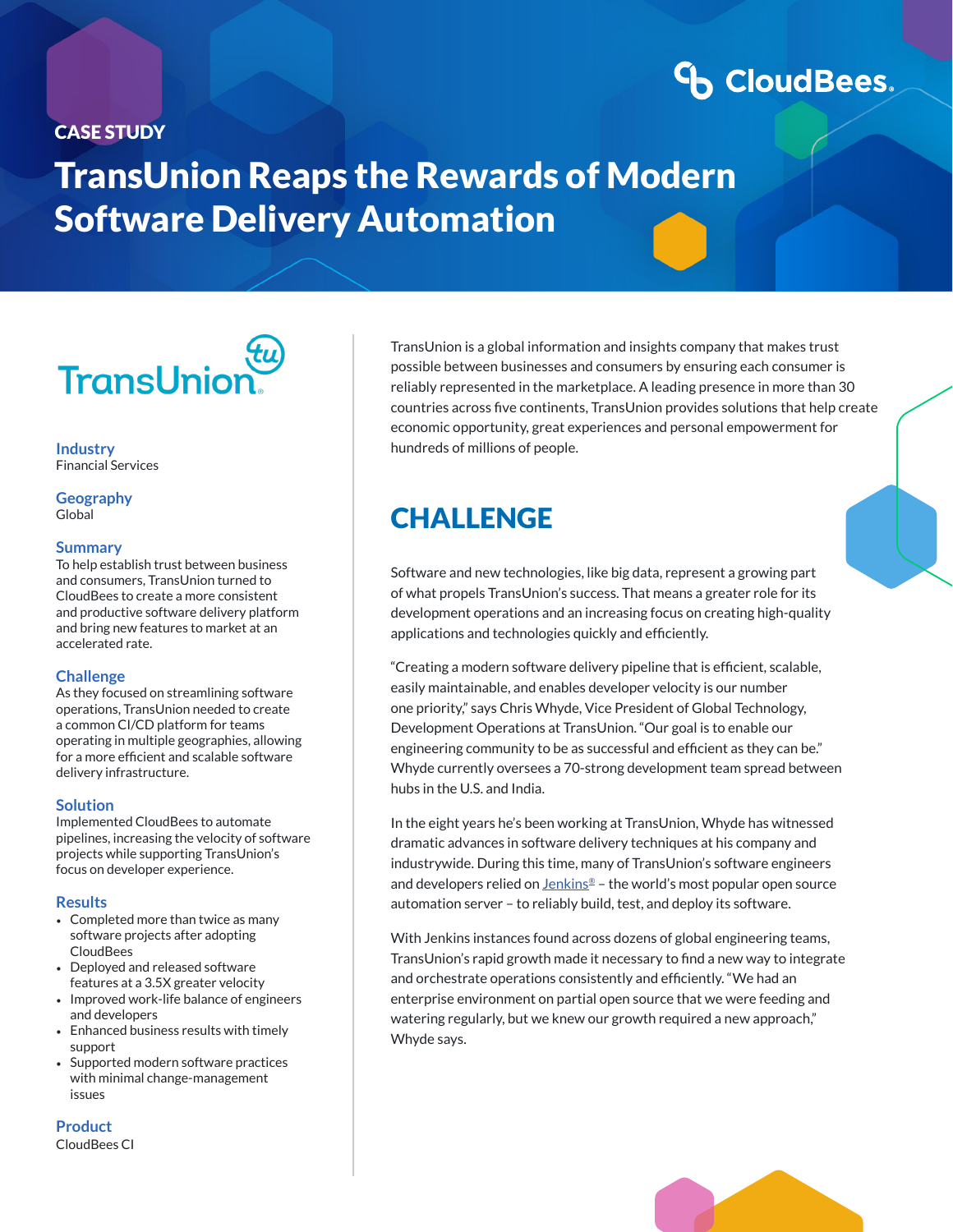# **SOLUTION**

A few years ago, TransUnion adopted CloudBees CI to manage its Jenkins instances seamlessly to provide a flexible, scalable CI/CD platform at enterprise scale. Access to the CloudBees software delivery platform has been key to freeing engineering teams from manual tasks and increasing time for development innovation. From 2020 to 2021, Whyde's organization more than doubled the number of software projects it's supporting with CloudBees– from about 1,400 software projects to over 3,500.

Globally consistent software delivery has also supported TransUnion's consumer delivery, bringing new features to users at an accelerated pace, no matter where they reside. From 2020 to 2021, the development group has seen a 3.5-fold increase in the amount of features it's been able to deploy. Whyde says that he uses this important metric – deployment volume – as a "marker" for the productivity of its engineering community. "We are testing more. We are deploying more. We're doing more," Whyde says. "And when you overlay the business results you see a really compelling story."

#### **Efficient troubleshooting**

Wherever possible, Whyde wants his group's software deployments and releases to be "unceremonious" – that is, smooth and predictable. "Although new features are exciting, we want the event of the change to be boring," he says. "We want them to be just natural muscle memory and to make trust possible for our customers and consumers."

While maintaining a globally consistent and highly-available environment, CloudBees continues to support TransUnion's achievement of this goal, Whyde says. Moreover, the common software delivery platform helps developers address remediations with comparative ease. "The commonality, consistency, and governance that exists in the environment means you have a single playbook of best practices through which you can manage the resolution," Whyde says. "The remediation path is very clear, regimented, and structured."

CloudBees has emerged as a key component of TransUnion's CI/CD application lifecycle, and is part of the company's foundational cloud migration initiatives. "It's a pivotal part of how we're deploying infrastructure as we evolve our ecosystem," according to Whyde, adding that the platform's versatility is like a Swiss army knife. "We can really leverage CloudBees for a number of different use cases. It has globalized how our engineering teams build and deploy software and created common capabilities that can be 'built once and deployed many times.'" By deploying the common platform, Whyde explains, you can easily redeploy engineering capacity towards more revenue-generating work.

*"What we've already seen in terms of increasing developer velocity and the volume of work across our technology footprint, the value from our buildonce-deploy-many capabilities over our CI/CD pipelines, and the governance we get from CloudBees CI has been great for TransUnion."*

> - Chris Whyde, VP of Global Technology, Development Operations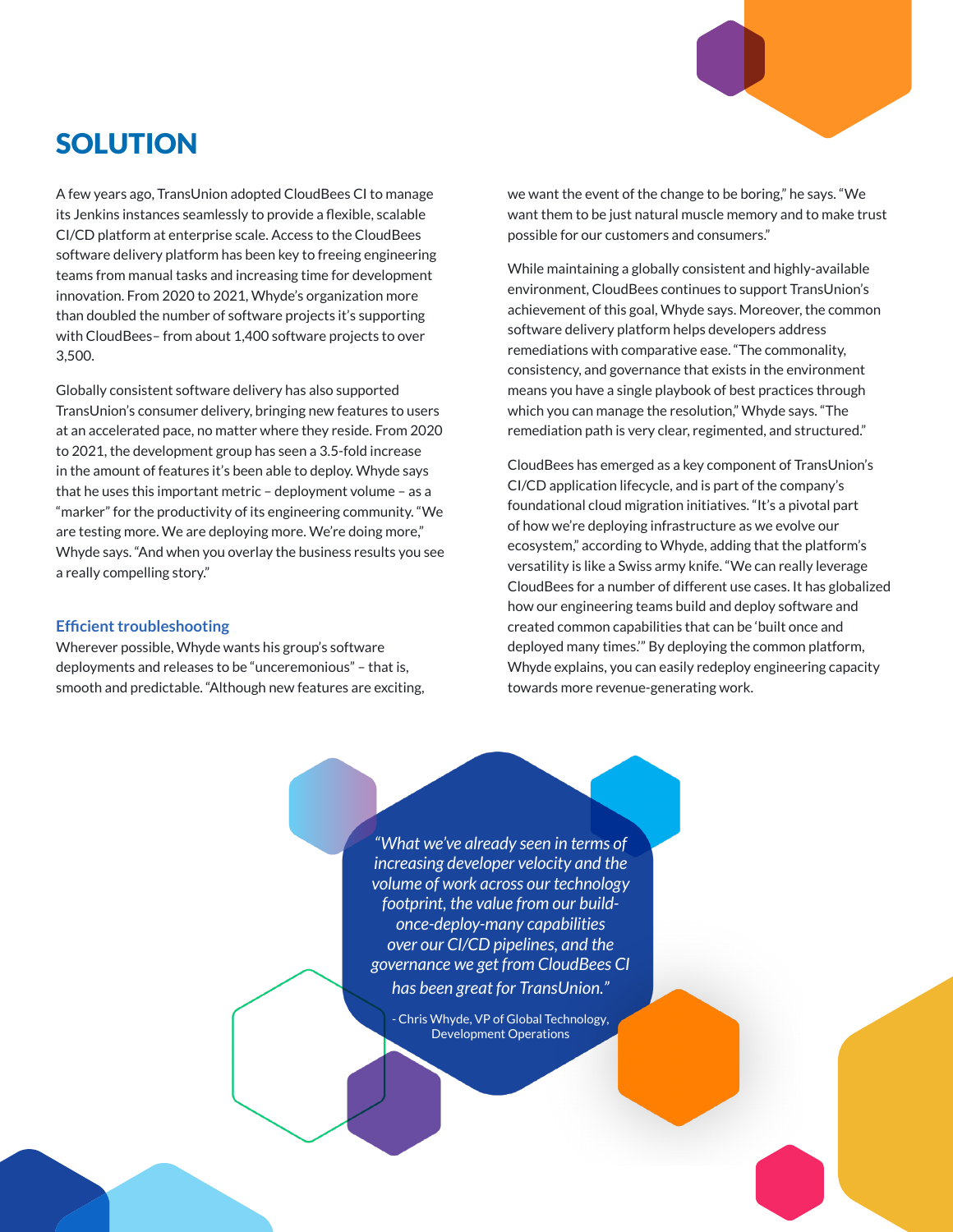#### **Improving the developer experience**

Along these lines, TransUnion established a "global developer experience program" to empower the company's developers and engineers and support a more productive work-life balance. "By the developer for the developer" is the program's philosophy, Whyde says. "We believe – and industry research shows – that when developers are enabled with the right tools, the right environment, and psychological safety, they are significantly more productive. A positive experience for developers ultimately translates to better business results."

Adopting Jenkins and later moving to CloudBees was a big part of enhancing TransUnion's developer experience. "One of the delights that we've had with CloudBees is the diversity of different paths we've been able to take as emerging technologies and capabilities have come forward in our strategy and playbook," Whyde says. "CloudBees has enabled us to really accelerate toward those things and leverage capabilities that the engineering community is already familiar with and comfortable operating."

### **WHAT'S AHEAD**

Continuing to improve the developer experience – and doing so with "frictionless change" – will be a top priority for Whyde and his teams at TransUnion going forward. Adding capabilities like quality gating will be key to that effort while also increasing the velocity of developers. "We want to improve our already excellent quality while making these changes 'unceremonious' to our engineers and customers, including the hundreds of millions of consumers that TransUnion serves globally."

Retaining and motivating TransUnion's top engineering talent will underpin everything the engineering group takes on in the years ahead. This will require "giving them everything they need to be successful, creating a very positive developer sentiment and engineering focused culture," says Whyde. Beyond that he says it's a matter of "getting out of the way of the people who are going to drive the future of our products – which is our engineers."

## RESULTS

#### **Increased project uptake**

From 2020 to 2021, TransUnion has onboarded more than twice as many software projects – from about 1,400 software projects to over 3,500. "We've more than doubled the projects that we are running in our environments," says Chris Whyde, Vice President of Global Technology, Development Operations at TransUnion.

*"What we have consistently heard from CloudBees from the start is 'How can we help you get better. How can we help drive your business results?"*

- Chris Whyde, VP of Global Technology, Development Operations